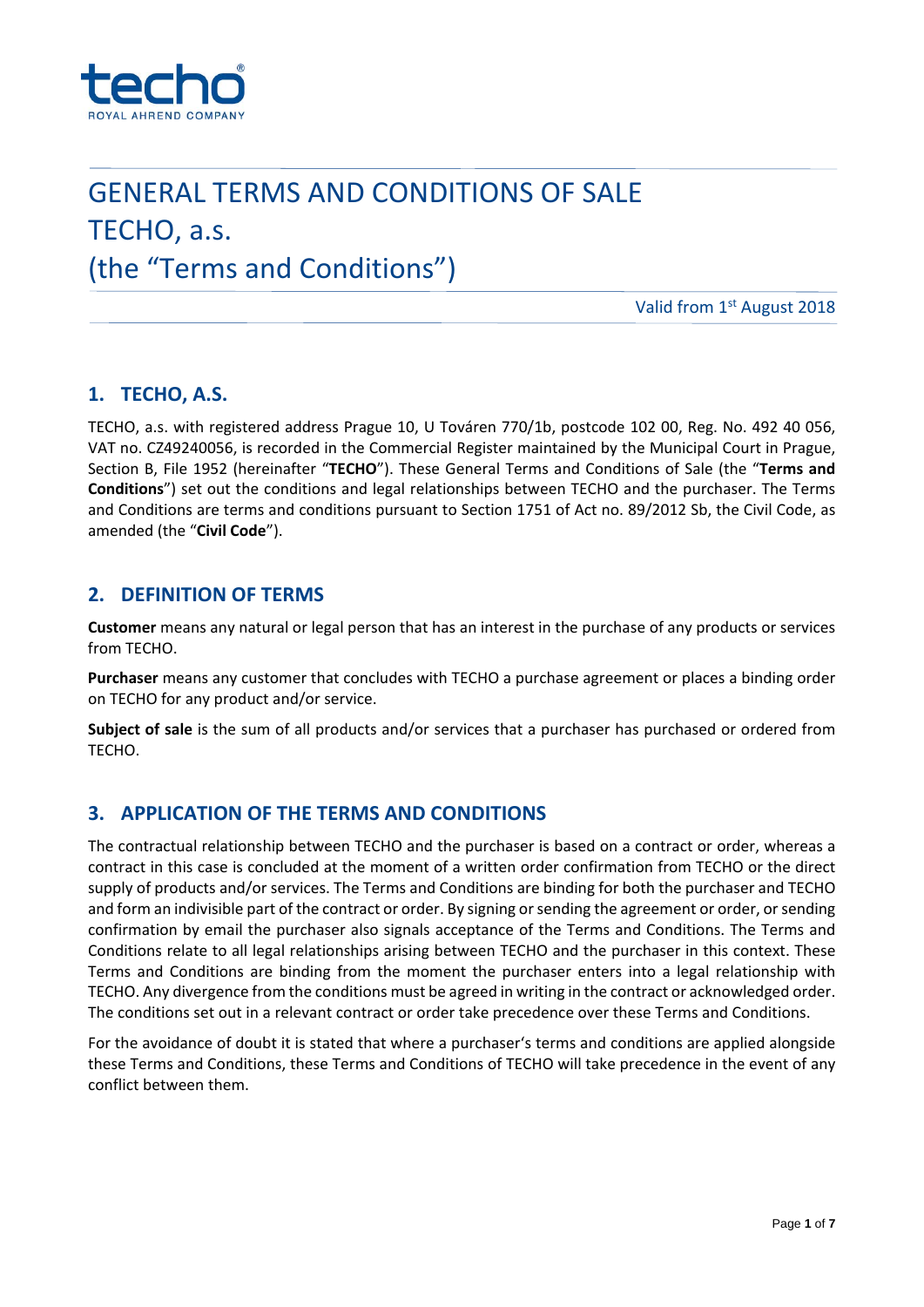

# **4. ORDERS AND THEIR AMENDMENT**

An order is an offer from the purchaser for TECHO to supply it with specified products and/or services in a given quantity and quality and for a stated price. This information can be stated directly in the order or can be based on a quotation received by the purchaser from TECHO, or by referring to a TECHO pricelist valid at the time of placing the order. A quotation issued by TECHO is not a binding offer to conclude a contract, unless stated otherwise by TECHO in its quotation. If a purchase agreement has been concluded for the subject of sale to which these Terms and Conditions relate and the purchaser requests a change or addition to the order then the relationship arising on the basis of such order is governed by the existing conditions. An amendment of a binding order of the purchaser is only possible after the written approval of TECHO. In such case TECHO has the right to receive from the purchaser payment of costs connected with amending the order. TECHO is entitled to unilaterally change the scope of the subject of an agreement or accepted order in the event of circumstances preventing fulfilment for objective and operational reasons and this to the extent of the subject of sale affected by these limiting factors.

# **5. DELIVERY OF THE SUBJECT OF SALE**

TECHO is obliged to deliver the subject of sale to the purchaser in the agreed quantity, quality and to the agreed place in one or more consignments depending on logistics capacity as determined by TECHO. If the quality of the supply is not explicitly specified it follows that the subject of sale will be supplied in a quality and finish that is suitable for the purpose stated in the contract, or the purpose for which such item is generally used. The delivery date stated in the order acknowledgement may be delayed by an appropriate period in the event that the consignment is delayed by unforeseen circumstances. In such case the purchaser is not entitled to request compensation due to the delay in supplying the subject of sale.

# **6. ACCEPTANCE OF THE SUBJECT OF SALE**

The purchaser is obliged to accept the subject of sale at the agreed place and time. Acceptance of the subject of sale is the handover of the subject of sale, or its part, to the purchaser on the basis of a written document signed by TECHO and the purchaser or, in the event of the absence of a record of acceptance of the subject of sale or its part by the purchaser, acceptance is deemed to take place the moment when TECHO allows the purchaser to use the subject of sale or its part or on the handover to the first freight forwarder for transport on behalf of the purchaser. Minor defects, i.e. those that do not prevent use of the subject of sale, do not constitute grounds for refusing to accept the subject of sale. If the purchaser unjustifiably refuses to sign the handover document, the subject of sale will be deemed to have been handed over.

If part of the subject of sale is defect free, or has just minor defects that do not prevent use of this part of the subject of sale, the purchaser is obliged to accept this part of the subject of sale. In the case of accepting the subject of sale with defects that prevent its use, TECHO will eliminate these defects within a stated adequate deadline. Confirmation of acceptance of the subject of sale or rejection of the subject of sale is the delivery note or handover protocol signed by TECHO and the purchaser; in the event of non-acceptance – signed just by TECHO. In the handover protocol or delivery note the purchaser is obliged to note all defects of the subject of sale determined during acceptance, or reasons for rejecting the subject of sale. If the purchaser does not state defects in the handover protocol or does not sign it, it is deemed that the subject ofsale is without defect and that there are no groundsfor the purchaser to reject it. If the purchaser arranges its own transport it is always obliged to accept the subject of sale before transport and arrange for the acceptance of the subject of sale so that the signing of the delivery note or handover protocol by an authorised person has the same effect as if the purchaser had signed it itself. In the event of doubt it is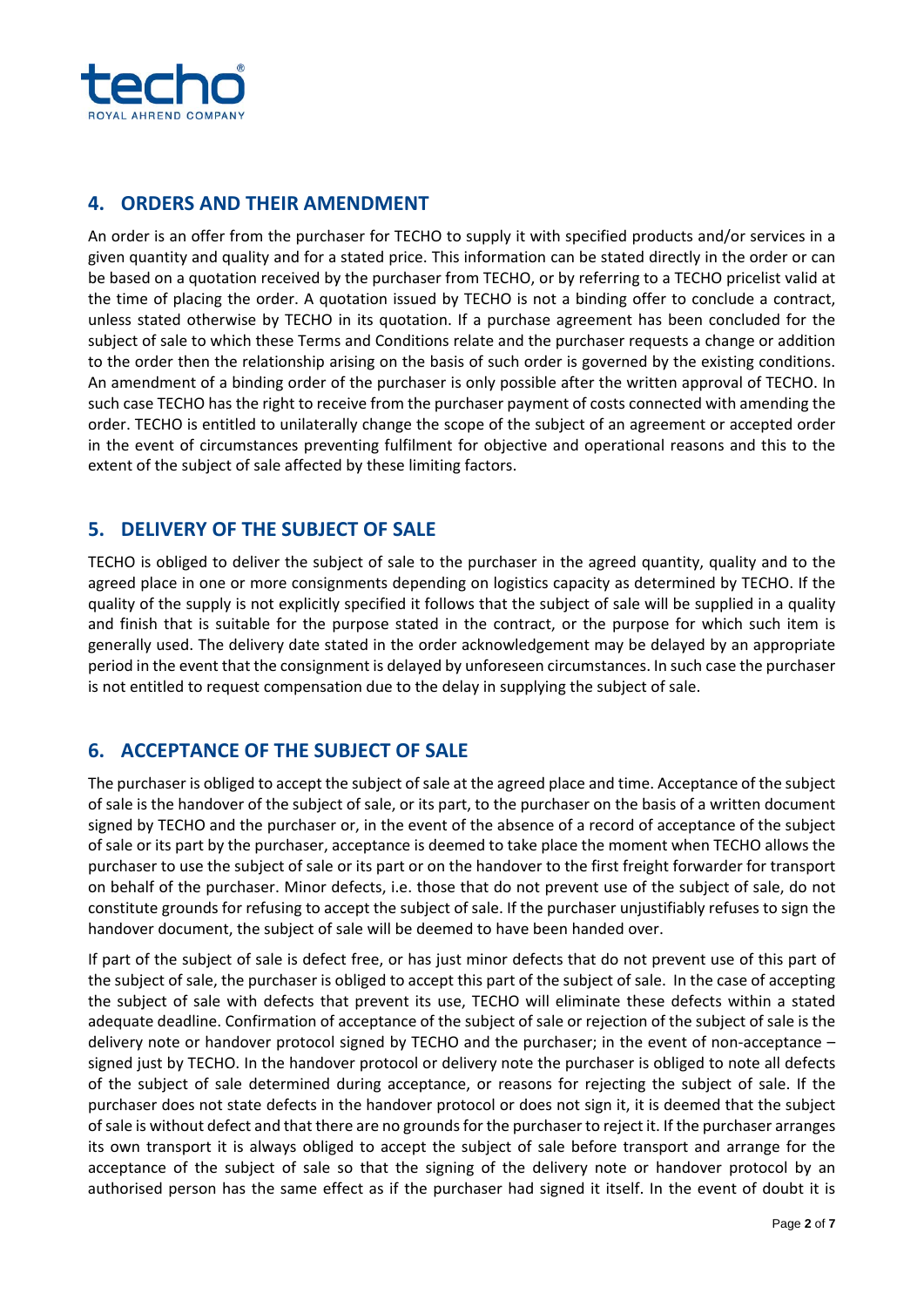

assumed that the person who accepts the subject of sale and signs the delivery note or handover protocol was authorised by the purchaser to do this. With the acceptance of the subject of sale or commencement of use of the subject of sale by the purchaser or a third party, the risk of damage to the subject of sale passes to the purchaser. The purchaser is obliged to arrange inspection of the subject of sale as soon as possible after the transfer of the risk of damage to the subject of sale, but no later than 3 days from the acceptance of the subject of sale. If the purchaser does not inspect the subject of sale or arrange for the inspection, it can only make claims if it can demonstrate that any defects in the subject of sale were present at the time of the transfer of the risk of damage to the subject of sale. The purchaser is obliged to notify TECHO of defects that may be identified later whilst using professional care up to the end of the guarantee period.

# **7. CONSEQUENCES OF REJECTION**

If the purchaser does not accept the subject of sale at the agreed time and place, or is not able to meet the agreed deadline or the agreed place for acceptance of the subject of sale, in particular due to lack of site preparation, or refuses to accept the subject of sale, TECHO has the right to charge the purchaser a storage fee of 0.1% of the purchase price excl. VAT for each m3 of the rejected subject of sale or its part for each commenced day of storage starting from the agreed delivery date, or withdraw from the agreement; it is at the discretion of TECHO whether to withdraw from the agreement in full or to the extent of the rejected part of the subject of sale. This does not affect TECHO's right to invoice the purchaser for costs and damage associated with the failure to accept the subject of sale, in particular, costs for transport, handling etc. of the rejected subject of sale.

# **8. USE OF THE SUBJECT OF SALE BY THE PURCHASER**

The purchaser is entitled to use the subject of sale or its part from the day on which it duly accepts the subject of sale or its part (i.e. acceptance pursuant to point 6 of these Terms and Conditions). The purchaser shall not use the subject of sale or its part prior to its acceptance. If the purchaser starts to use the subject of sale or its part before its acceptance, or if it permits its use by any third persons or it is at risk from handling by third persons, the subject of sale is deemed accepted without defect and with all legal consequences, in particular the transfer of the risk of damage to the purchaser, TECHO has the right to payment for the entire subject of sale and any possible damage, the purchaser is obliged to pay for the subject of sale.

## **9. INVOICING CONDITIONS**

With the acceptance of the subject of sale or its unjustified rejection by the purchaser, TECHO is entitled to issue an invoice and receive payment for the subject of sale or its part (i.e. the accepted part or unjustifiably rejected part). An invoice isissued on the basis of a delivery note or the handover protocol or other document mentioned in these Terms and Conditions as evidence of the handover of the subject of sale to a freight forwarder or allowing handling of the subject of sale.

## **10. PAYMENT PERIOD**

Invoices are payable 14 days after their receipt. Invoices are deemed received 3 days after posting to a domestic address or 5 days to a foreign address.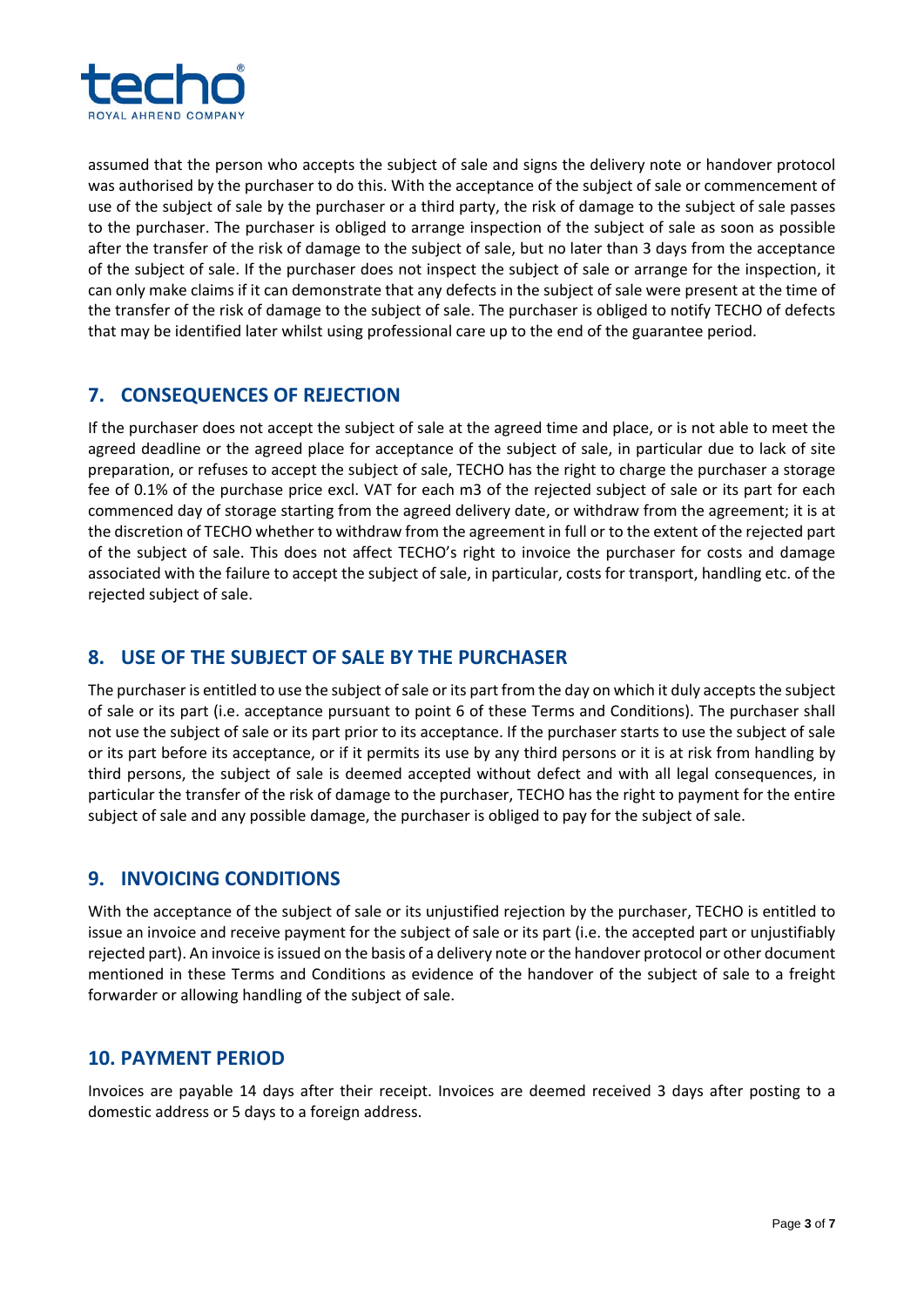

## **11. PAYMENT**

The date of payment is understood to be the day on which the applicable amount was credited to the bank account of TECHO.

## **12. THE USE OF PAYMENTS**

The purchaser agrees that TECHO can use any payments from the purchaser for the payment any receivables due to TECHO from the purchaser on the basis of other legal relationships. All payments from the purchaser to TECHO are allocated with the following priority: 1. contractual penalties, 2. delay interest, 3. debt recovery costs, 4. the receivable principal.

## **13. SETTING OFF OF RECEIVABLES**

TECHO has the right to set off any of its receivables due from the purchaser against any payables of TECHO to the purchaser.

## **14. CONTRACTUAL PENALTY**

If the purchaser is in delay with the payment of the purchase price, it is obliged to pay TECHO a contractual penalty of 0.05% of the outstanding amount for each day of delay up to the  $60<sup>th</sup>$  day inclusive; thereafter this rate increasesto 0.1% of the outstanding amount for each additional day whilst the right to legally prescribed delay interest is not affected. The purchaser is also obliged to pay all costs associated with recovering the debt incl. legal costs. Payment of a contractual penalty does not affect the right of TECHO to compensation for damage.

## **15. ASSIGNMENT OF RECEIVABLES**

The purchaser can only assign receivable due from TECHO or transfer any rights or obligations associated with this contractual relationship after obtaining explicit written approval from TECHO.

#### **16. RETENTION OF TITLE**

Ownership title to the subject of sale is acquired by the purchaser on the day that it pays the purchase price for the subject of sale including accessories and all receivables due to TECHO from the purchaser relating to the subject of sale. At the request of the purchaser TECHO will issue to the purchaser confirmation of payment and acquisition of ownership title. The purchaser is not entitled to transfer the subject of sale, whether for a consideration or not, to any third party until the acquisition of ownership title. In the event that the purchaser is in delay with fulfilling any of its obligations to TECHO, it is not permitted to dispose of the subject of sale (sell the goods, transfer to a third party, pledge etc.) or provide the subject of sale as a guarantee to any third party. If the purchaser has financial obligations towards TECHO from previous relationships, a condition for the transfer of the ownership title to the subject ofsale isthe propersettlement of all these obligations.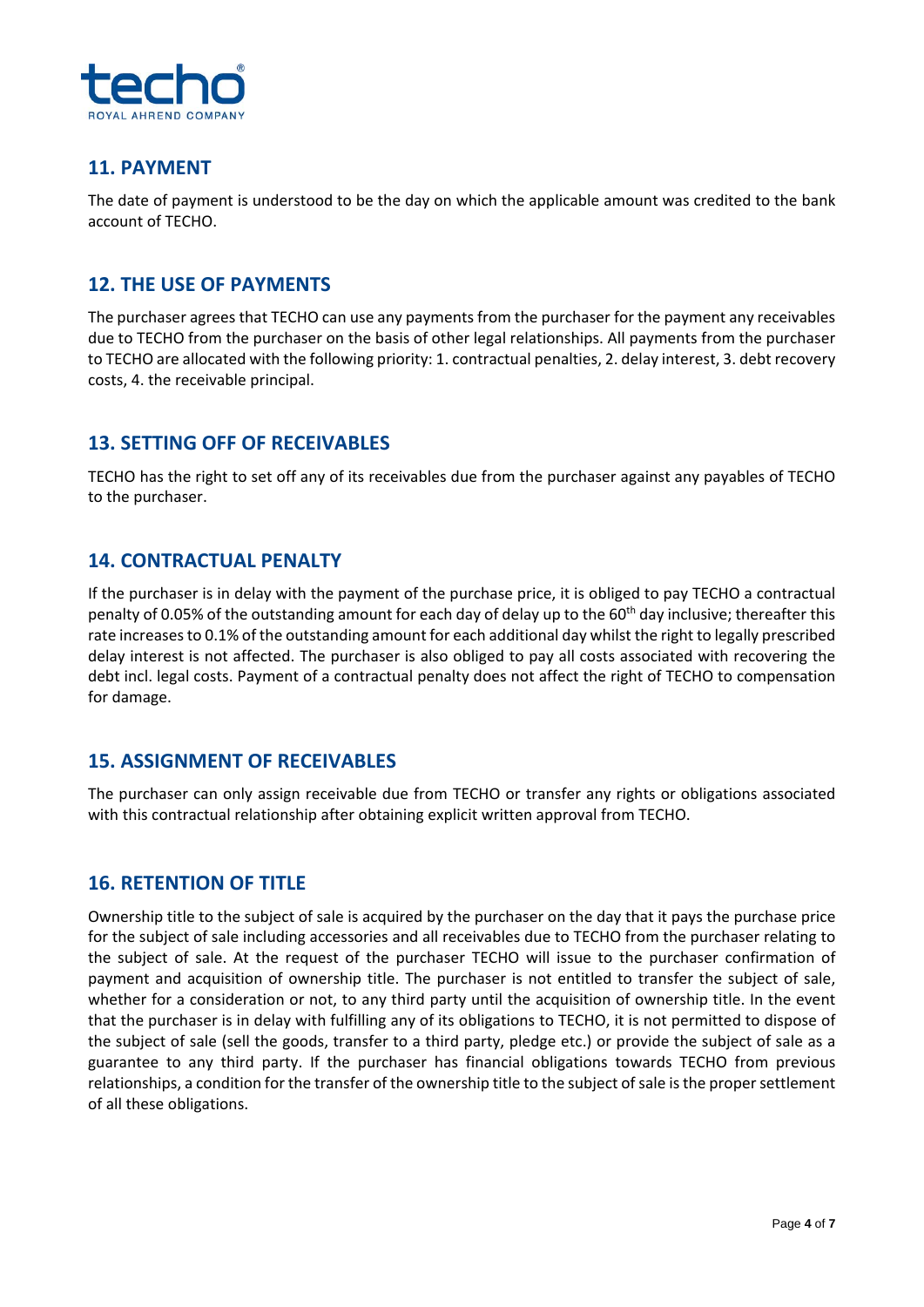

# **17. LIABILITY FOR DEFECTS**

The purchaser is obliged to make a claim with respect to defects for which TECHO is responsible as soon as possible after they are identified. The claim must be in writing and contain precise identification data – e.g. invoice number, delivery note and specification of the product (according to the invoice/delivery note), a photo of the product label (if a TECHO product with label), and a precise description (photo) of the damage/defect, otherwise the rights of the purchaser arising from liability for defects will lapse. Liability for defects also lapses as a consequence of inexpert assembly, disassembly and adjustment of the subject ofsale performed by persons who have not been authorised by TECHO to undertake such work. It is necessary to order all moving of furniture, with the exception of seating, from TECHO or a person authorised by TECHO.

The date and method for resolving defects under liability for defects is governed by the applicable provisions of the Civil Code.

Responsibility for defects automatically lapses if the price for the supplied goods or provided service was not paid on time, i.e. by the date stated on the front of the invoice.

TECHO will not accept any further obligations or any other demands for compensation arising in connection with the subject of sale, or other damage arising in connection with defects in equipment (i.e. equipment installed or used in/on the subject of sale or in connection with it). The purchaser bears full responsibility for the selection of equipment installed on/in the subject of sale for a given purpose and use, and for damage caused by such equipment on the subject of sale. For equipment installed on/in the subject of sale specific guarantee conditions apply, which are those contained in the guarantee document supplied with the given equipment, whereas the guarantee conditions for individual types of equipment can vary. In connection with the application of responsibility for defects in equipment, the guarantee conditions in the applicable guarantee document have priority over those stated above in these Terms and Conditions.

## **18. GUARANTEE LIMITATIONS**

The guarantee does not relate to:

- defects caused by incorrect use or handling of the subject of sale including use that contradicts the recommendations of TECHO or the manufacturer of the subject of sale,
- defects that arose due to incorrect or insufficient maintenance including maintenance that contradicts the recommendations of TECHO or the manufacturer of the subject of sale,
- defects that arise due to overloading or physical, chemical or thermal damage of the subject of sale (in particular, scratches, marks from impacts, damage from sharp objects or high temperature, damage resulting from a fall, contact with paint and chemicals, ionising radiation and other similarly caused defects),
- defects caused by placement in an unsuitable (damp or corrosive) environment,
- defects caused the moving, relocation, dismantling, assembly or repair to the subject of sale or its part by the customer or a third party,
- defects that were not identified early enough due to failure to perform the recommended guarantee inspections,
- any defects in the event the purchaser is in delay with paying applicable invoices by over 60 days,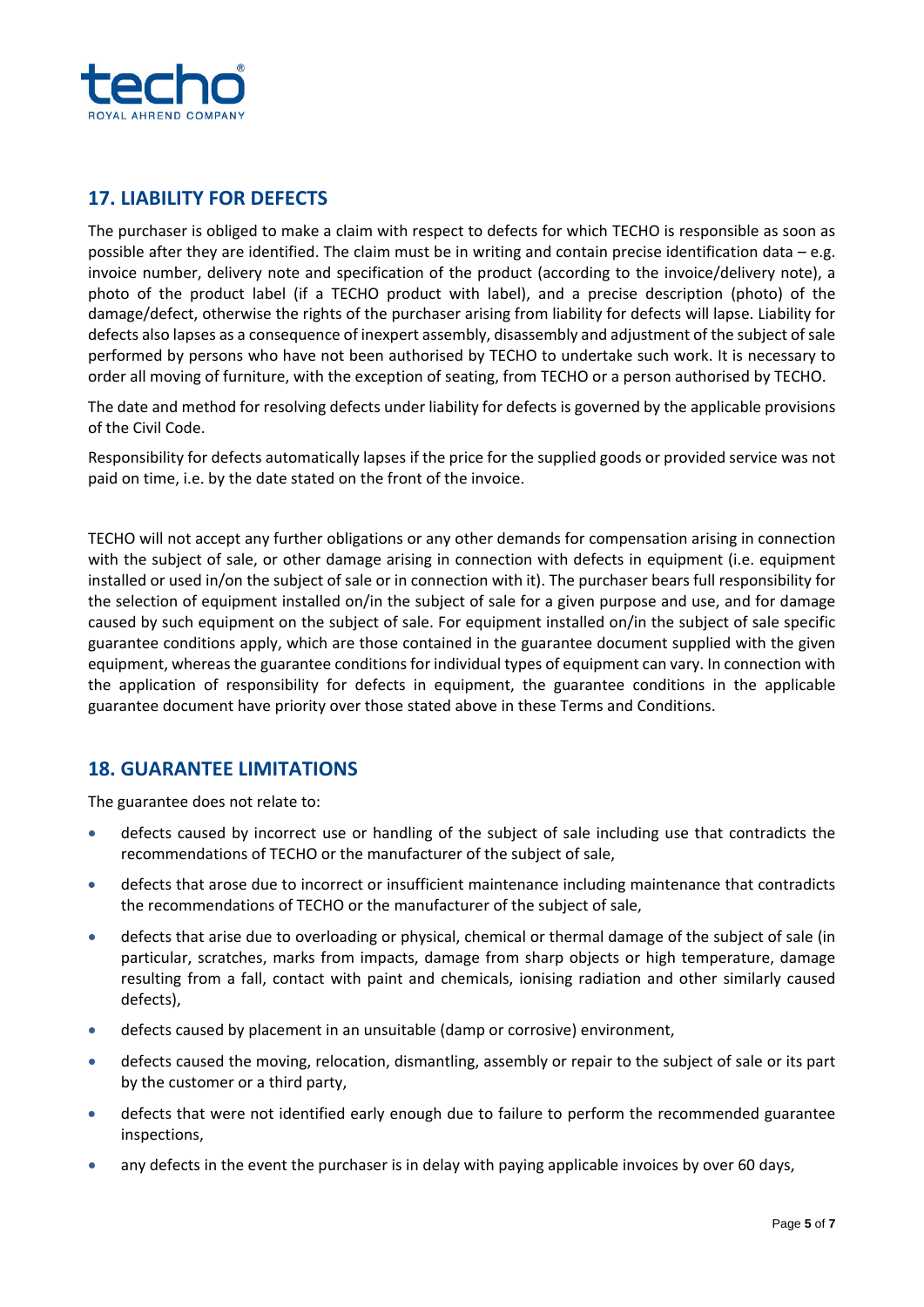

- cases where the purchaser has failed to perform inspection of the subject of sale without delay after acceptance in accordance with these Terms and Conditions,
- cases where use of the subject of sale or its part has taken place before its proper acceptance.

Standard maintenance, cleaning and other similar tasks described by the manufacturer in the user manual are not covered by the guarantee.

In the event of an unjustified guarantee claim (where the reported defect is not identified or if the identified defect turns out not to be covered by the guarantee) TECHO can request the payment of costs incurred for transport, repair.

## **19. LIMITATION OF SANCTIONS**

If TECHO is responsible on the basis of an agreement with the customer/purchaser for breach of obligation or for damage is obligation to compensate the damage isin all caseslimited to 10% of the calculated damage. TECHO does not assume any higher limit or wider scope of liability for damage or breach of obligation on the basis of a contractual relationship with the customer/purchaser.

#### **20. GOVERNING LAW**

The parties have agreed that all contractual relations subject to these Terms and Conditions are governed by the laws of the Czech Republic and in particular the Civil Code. The parties have explicitly excluded the application of the UN Convention on Contracts for the International Sale of Goods and the Convention on the Limitation Period in the International Sale of Goods including all of their supplementary protocols.

#### **21. ARBITRATION CLAUSE**

The parties have agreed that any disputes arising in connection with a contractual relationship subject to these Terms and Conditions will be resolved with final effect by arbitration at the Arbitration Court of the Economic Chamber of the Czech Republic and Agricultural Chamber of the Czech Republic in accordance with its code by three arbitrators.

## **22. COMMUNICATION**

Written communication is delivered in person or sent by recorded delivery, fax or email. Unless stated otherwise in these Terms and Conditions, written material is deemed delivered 5 days after it was handed over to the provider of postal services for delivery to the purchaser at the last address known to TECHO. In the event of refusal to accept delivery then the documents are deemed delivered at the moment of refusal.

#### **23. PROTECTION OF PERSONAL DATA**

In connection with the conclusion and fulfilment of the contractual relationship between TECHO and the purchaser it is necessary for TECHO to process certain personal data (e.g. identification data, contact details, payment information etc.), and without their processing it would not be possible to conclude or duly perform the contractual relationship.

For further information on the processing personal data by TECHO please see the memorandum on data processing that you can find at website www.techo.cz.